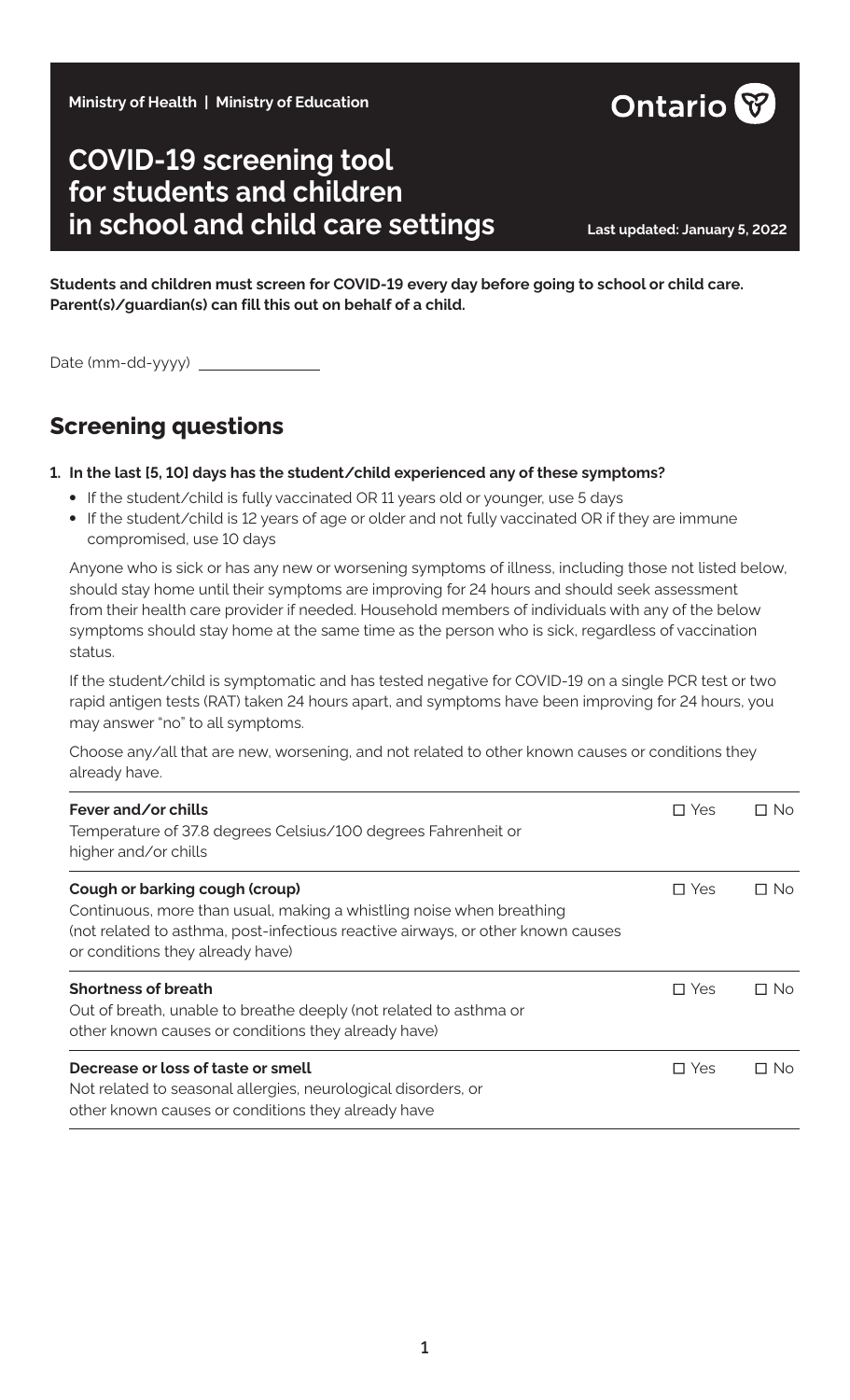#### **2. In the last [5, 10] days has the student/child experienced any of these symptoms?**

- **•** If the student/child is fully vaccinated OR 11 years old or younger, use 5 days
- **•** If the student/child is 12 years of age or older and not fully vaccinated OR if they are immune compromised, use 10 days

Choose any/all that are new, worsening, and not related to other known causes or conditions they already have.

| Sore throat or difficulty swallowing<br>Painful swallowing (not related to seasonal allergies, acid reflux, or<br>other known causes or conditions you already have)                                                                                                                                                                                                                                                                                         | $\square$ Yes | $\Box$ No |
|--------------------------------------------------------------------------------------------------------------------------------------------------------------------------------------------------------------------------------------------------------------------------------------------------------------------------------------------------------------------------------------------------------------------------------------------------------------|---------------|-----------|
| Runny or stuffy/congested nose<br>Not related to seasonal allergies, being outside in cold weather, or<br>other known causes or conditions you already have                                                                                                                                                                                                                                                                                                  | $\square$ Yes | $\Box$ No |
| Headache<br>Unusual, long-lasting (not related to tension-type headaches, chronic migraines, or<br>other known causes or conditions you already have)                                                                                                                                                                                                                                                                                                        | $\square$ Yes | $\Box$ No |
| If the student/child received a COVID-19 and/or flu vaccination in the last 48 hours<br>and is experiencing a mild headache that only began after vaccination, select "No."                                                                                                                                                                                                                                                                                  |               |           |
| <b>Extreme tiredness</b><br>Unusual, fatigue, lack of energy, poor feeding in infants (not related to depression,<br>insomnia, thyroid disfunction, sudden injury, or other known causes or conditions<br>they already have)                                                                                                                                                                                                                                 | $\square$ Yes | $\Box$ No |
| If the student/child received a COVID-19 and/or flu vaccination in the last 48 hours<br>and is experiencing mild fatigue and/or mild muscle aches/joint pain that only<br>began after vaccination, select "No."                                                                                                                                                                                                                                              |               |           |
| Muscle aches or joint pain<br>If the student/child received a COVID-19 and/or flu vaccination in the last 48 hours<br>and is experiencing mild fatigue and/or mild muscle aches/joint pain that only<br>began after vaccination, select "No."                                                                                                                                                                                                                | $\square$ Yes | $\Box$ No |
| Nausea, vomiting and/or diarrhea<br>Not related to irritable bowel syndrome, anxiety, menstrual cramps, or other known<br>causes or conditions they already have                                                                                                                                                                                                                                                                                             | $\square$ Yes | $\Box$ No |
| 3. In the last [5, 10] days has the student/child tested positive for COVID-19?<br>This includes a positive COVID-19 test result on a lab-based PCR test, rapid antigen<br>test or home-based self-testing kit.<br>If the student/child is fully vaccinated OR 11 years old or younger, use 5 days<br>$\bullet$<br>If the student/child is 12 years of age or older and not fully vaccinated OR if they<br>$\bullet$<br>are immune compromised, use 10 days. | $\square$ Yes | $\Box$ No |
| 4. Do any of the following apply?<br>• The student/child lives with someone who is currently isolating because of a<br>positive COVID-19 test<br>• The student/child lives with someone who is currently isolating because of<br>COVID-19 symptoms<br>The student/child lives with someone who is currently isolating while waiting<br>for COVID-19 test results                                                                                             | $\square$ Yes | $\Box$ No |
| If the individual isolating has not tested positive for COVID-19 and only has one of<br>these symptoms: sore throat or difficulty swallowing, runny or stuffy/congested<br>nose, headache, extreme tiredness, muscle aches or joint pain, nausea, vomiting<br>and/or diarrhea, select "No."                                                                                                                                                                  |               |           |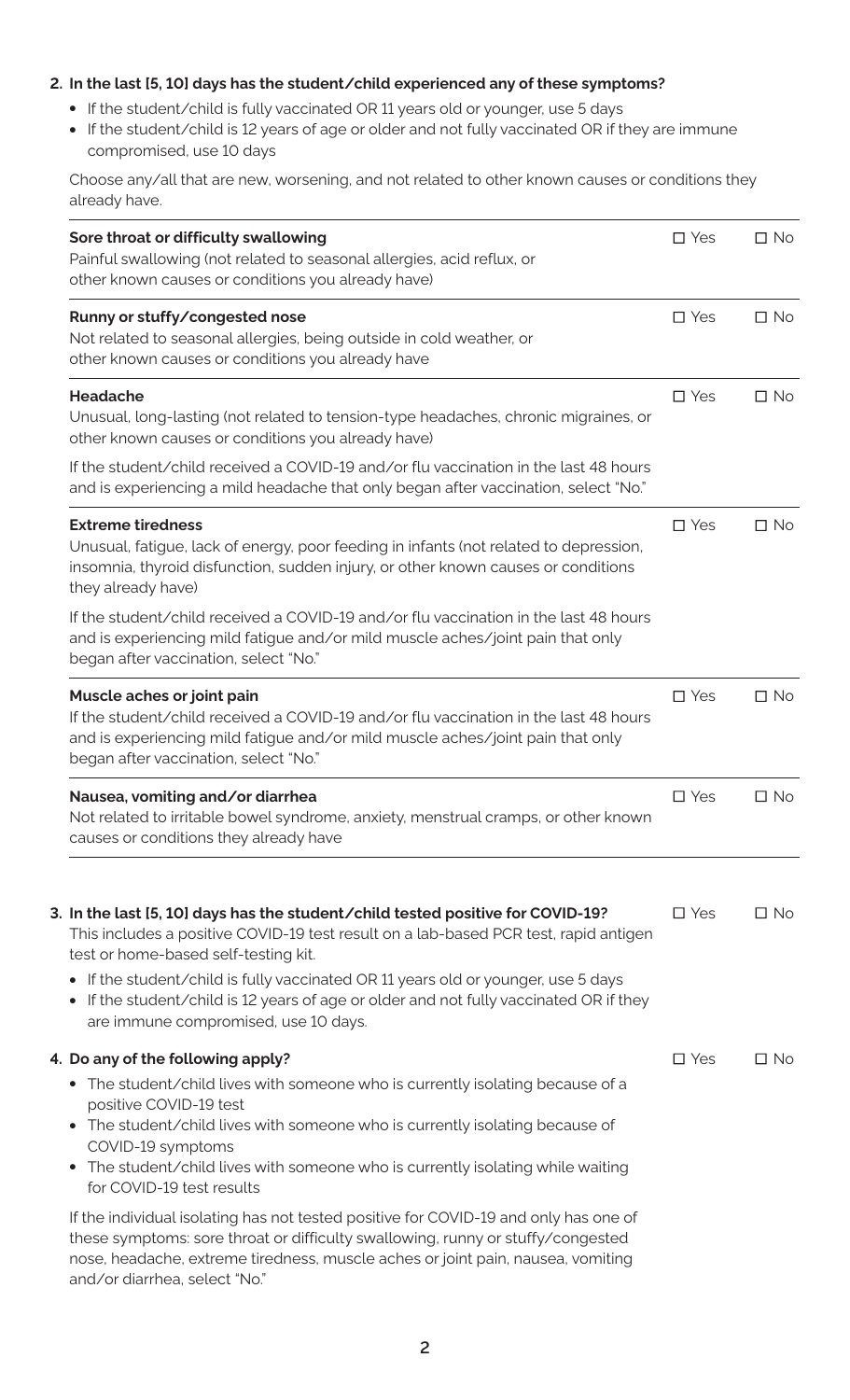| 5. Has the student/child been identified as a "close contact" of someone who<br>currently has COVID-19 and been advised to self-isolate?<br>If public health guidance provided to you has advised you that you do not need<br>to self-isolate, select "No."                                                                                                                                                                                                           | $\Box$ Yes | $\Box$ No |
|-----------------------------------------------------------------------------------------------------------------------------------------------------------------------------------------------------------------------------------------------------------------------------------------------------------------------------------------------------------------------------------------------------------------------------------------------------------------------|------------|-----------|
| 6. Has a doctor, health care provider, or public health unit told you that the<br>student/child should currently be isolating (staying at home)?<br>This can be because of an outbreak or contact tracing.                                                                                                                                                                                                                                                            | $\Box$ Yes | $\Box$ No |
| 7. Do any of the following apply?<br>• In the last 14 days, the student/child travelled outside of Canada and<br>was told to quarantine<br>In the last 14 days, the student/child travelled outside of Canada and<br>$\bullet$<br>was told to not attend school/child care<br>In the last 14 days, someone the student/child lives with has returned<br>$\bullet$<br>from travelling outside of Canada and is isolating while awaiting results<br>of a COVID-19 test. | $\Box$ Yes | $\Box$ No |
| Please note that if the child/student is not fully vaccinated but is exempt from<br>federal quarantine because they travelled with a vaccinated companion,<br>they must not attend school or child care for 14 days. Select "yes"<br>if this applies to the student/child.                                                                                                                                                                                            |            |           |

### **Results of screening questions**

**If you answered "YES" to ANY question, your child cannot go to school or child care. Contact your school/child care provider to let them know that your child will not be attending school today. See below for isolation and testing requirements**

#### **NOTE: When the option of [5, 10] days is listed:**

- **•** If the student/child is fully vaccinated OR 11 years old or younger, use 5 days
- **•** If the student/child is 12 years old or older AND is not fully vaccinated OR is immune compromised, use 10 days

#### **If you answered "YES" to any of the symptoms listed under question 1, do not go to school or child care.**

- **•** The student/child must isolate (stay home) and not leave except to get tested or for a medical emergency.
- **•** If the student/child is not tested, and if:
	- The student/child is fully vaccinated OR 11 years old or younger they must isolate for 5 days from when symptoms started and stay in isolation until their symptoms have been improving for 24 hours (or 48 hours after nausea, vomiting and/or diarrhea symptoms), whichever is longest.<br>■ The student/child is 12 years old or older and not fully vaccinated OR is immune compromised
	- they must isolate for 10 days from when the symptoms started and stay in isolation until their symptoms have been improving for 24 hours (or 48 hours after nausea, vomiting and/or diarrhea symptoms), whichever is longest.
- **•** If testing is available:
	- If a single PCR test or rapid antigen test (RAT) is positive, the student/child should follow the
	- guidance above "if the student/child is not tested"<br>■ If a single PCR test is negative or two rapid antigen tests (RATs) collected 24-48 hours apart are both negative, the student/child may return to school/child care when their symptom(s) have been improving for 24 hours (48 hours for nausea, vomiting and/or diarrhea).
- **•** Household members, including siblings, must stay home at the same time as the student/child, whether they are fully vaccinated or not.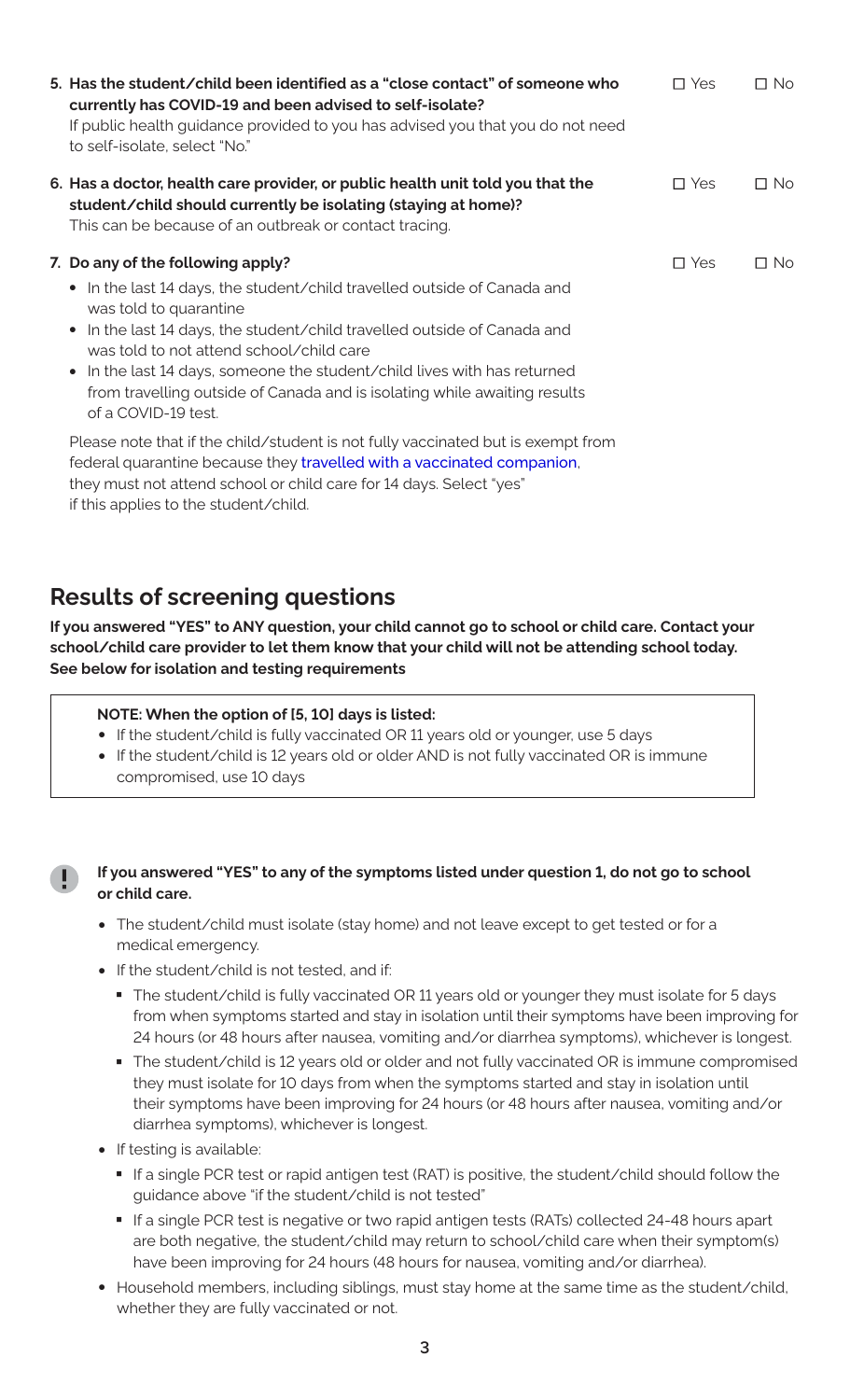#### **If you answered "YES" to any of the symptoms listed under question 2, do not go to school or child care.**

- **•** If the student/child has experienced **only one** of these symptoms in the last [5, 10] days the student/child must stay home until the symptom has been improving for at least 24 hours (48 hours for nausea, vomiting and/or diarrhea).
- **•** If the student/child has experienced **two or more** of these symptoms in the last [5, 10] days the student/child must stay home.
	- If the student/child is not tested and:
		- **\*** The student/child is fully vaccinated OR 11 years old or younger they must isolate for 5 days from when symptoms started and stay in isolation until their symptoms have been improving for 24 hours (48 hours for nausea, vomiting and/or diarrhea), whichever is longest.
		- **\*** The student/child is 12 years old or older and not fully vaccinated OR is immune compromised they must isolate for 10 days from when the symptoms started and stay in isolation until their symptoms have been improving for 24 hours (48 hours for nausea, vomiting and/or diarrhea), whichever is longest.
- **•** If testing is available:
	- If a single PCR test or a rapid antigen test is positive, the student/child should follow the
	- guidance above, "if the student⁄child is not tested"<br>■ If a single PCR test or two rapid antigen tests (RATs) collected 24-48 hours apart are both negative, the student/child may return to school/child care when their symptoms have been improving for at least 24 hours (48 hours for nausea, vomiting and/or diarrhea).
- **•** Household members, including siblings, must stay home at the same time as the student/child, whether they are fully vaccinated or not.

**NOTE:** If the student/child also answered "YES" to question 1, follow question 1 guidance for next steps, including testing, if available.

#### **If you answered "YES" to question 3, do not go to school or child care**

- **•** The student/child must isolate (stay home) and only leave for a medical emergency.
- **•** If the student/child is fully vaccinated OR 11 years old or younger they must isolate for 5 days from when symptoms started or from when they tested positive for COVID-19 (whichever was first) and stay in isolation until their symptoms have been improving for 24 hours (or 48 hours after nausea, vomiting and/or diarrhea symptoms), whichever is longest.
- **•** If the student/child is 12 years old or older and not fully vaccinated OR is immune compromised they must isolate for 10 days from when the symptoms started or from when they tested positive for COVID-19 (whichever was first) and stay in isolation until their symptoms have been improving for 24 hours (or 48 hours after nausea, vomiting and/or diarrhea symptoms), whichever is longest.
- **•** Household members, including siblings, must stay home at the same time as the student/child, whether they are fully vaccinated or not.

#### **If you answered "YES" to question 4, do not go to school or child care.**

- **•** The student/child must isolate (stay home) while there is anyone in the home who is isolating because of symptoms, a positive COVID-19 result or is waiting for a COVID-19 test result. The student/child should only leave home for a medical emergency.
- **•** All household members must stay home at the same time as the household member who has COVID-19 symptoms or is a positive COVID-19 case, whether they are fully vaccinated or not.

D

#### **If you answered "YES" to question 5 or 6, do not go to school or child care.**

- **•** The student/child must isolate (stay home) and not leave except to get tested or for a medical emergency.
- **•** If the student/child develops symptoms, follow isolation guidance found under results to **"If you answered "YES" to any of the symptoms listed under question 1 do not go to school or child care."** and/or **"If you answered "YES" to any of the symptoms listed under question 2, do not go to school or child care"** depending on the symptoms the student/child is experiencing.